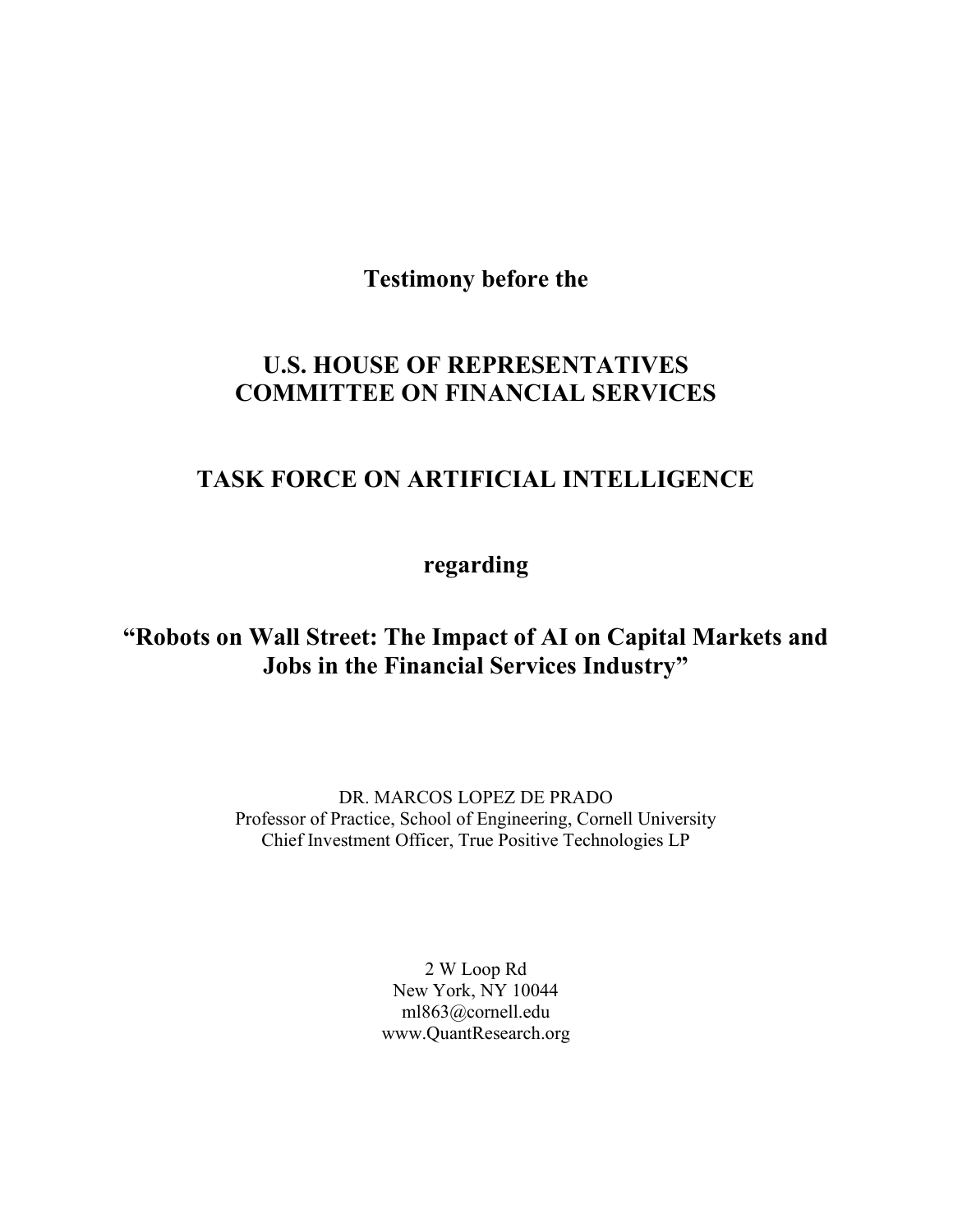# Testimony of Dr. Marcos López de Prado, Cornell University before the U.S. House of Representatives Committee on Financial Services Task Force on Artificial Intelligence regarding "Robots on Wall Street: The Impact of AI on Capital Markets and Jobs in the Financial Services Industry"

December 6, 2019

Congressman Foster, Ranking Member Loudermilk, thank you. It is an honor to be asked to testify today before your Committee. The following remarks constitute my personal opinion, and do not necessarily represent the views of the organizations listed in my affiliation.

I am a professor of practice at Cornell University, where I teach machine learning courses at the School of Engineering. Between the years 2011 and 2018, I was a research fellow at Lawrence Berkeley National Laboratory (U.S. Department of Energy), where I conducted research on the use of supercomputers for the analysis of financial Big data. Concurrently with my academic research, over the past 20 years I have held senior executive positions at some of the largest asset managers in the world. I therefore offer my testimony as an academic with a deep practical understanding of the state of the art in the financial industry.<sup>1</sup>

I have divided this testimony into four sections, which discuss: (1) several types of automation currently being deployed in capital markets and the financial sector, and how they affect decision-making; (2) how machine learning<sup>2</sup> (ML) and automation can help and hurt

<sup>&</sup>lt;sup>1</sup> For further information, please visit www.QuantResearch.org

 $2$  Throughout this testimony I focus on the subset of AI that deals with modelling data, known as machine learning.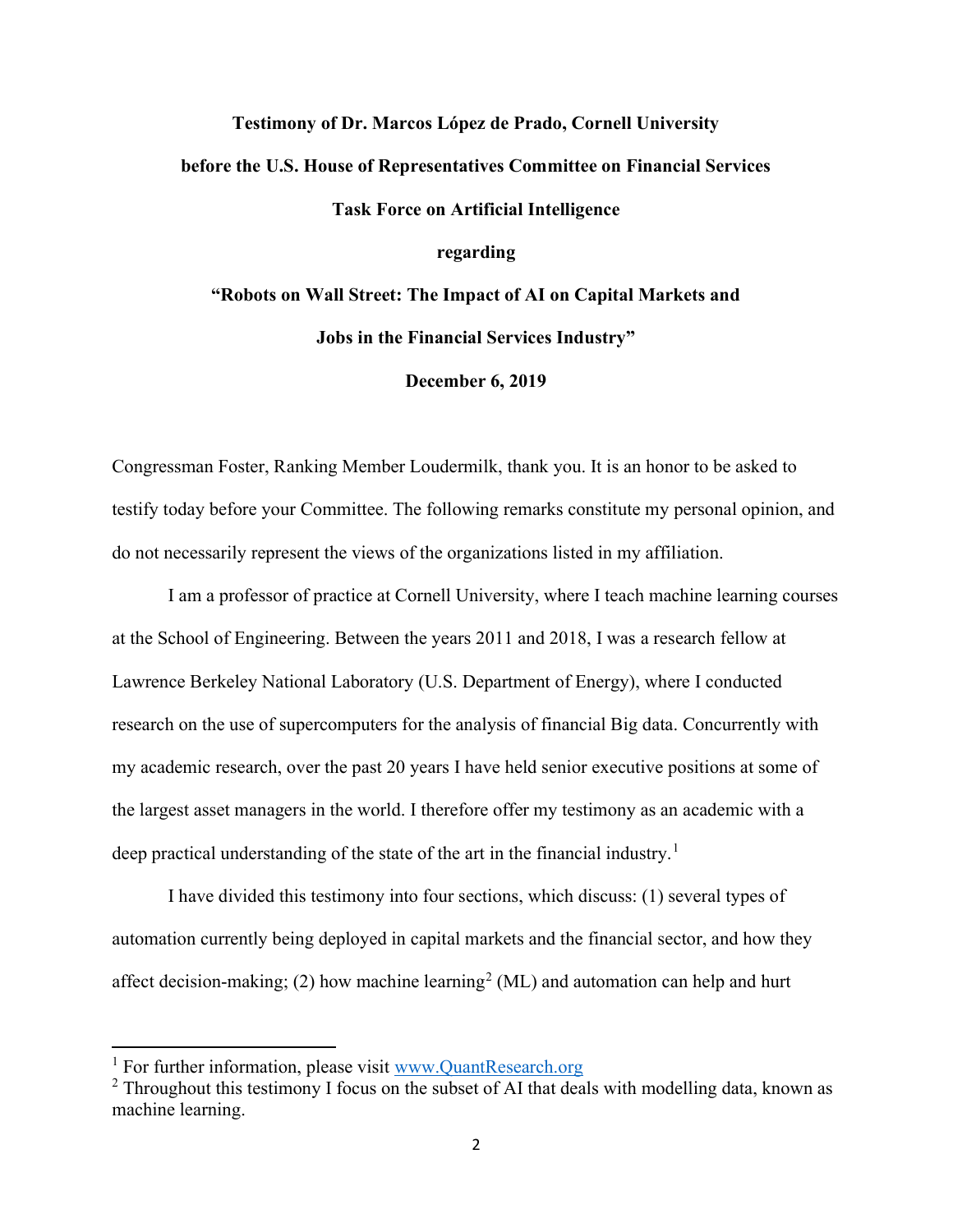workers by disruption of the current and future financial services workforce; (3) what "RegTech" is and how ML can be deployed to help regulators better supervise financial institutions; and (4) algorithmic bias.

#### 1. The rise of algorithmic finance

As a consequence of recent advances in pattern recognition, big data and supercomputing, ML can today accomplish tasks that until recently only expert humans could perform. An area of particular interest is the management of investments, for several reasons. First, some of the most successful investment funds in history happen to be algorithmic. A key advantage of algorithmic funds is that their decisions are objective, reproducible, and can be improved over time. A second advantage is that algorithms can be automated, leading to substantial economies of scale and cost reductions. A third advantage is that algorithmic investments address the all-important concern of conflicts of interest, which are so pervasive among financial institutions.

For the above reasons, today the great majority of financial firms increasingly offer some form of algorithmic products. According to studies, more that 34% of the total hedge fund assets under management are currently invested using algorithmic strategies, for over \$1 trillion dollars (Preqin  $[2018]$ ).<sup>3</sup> This figure does not include factor-based mutual funds and exchange traded funds offered to retail investors, so the total assets of algorithmic-managed investments could be close to \$2 trillion.

While there has been substantial hype around the application of ML to financial problems, there have also been remarkable successes on a wide range of use cases (López de Prado [2018,

<sup>3</sup> https://www.ft.com/content/ff7528bc-ec16-11e7-8713-513b1d7ca85a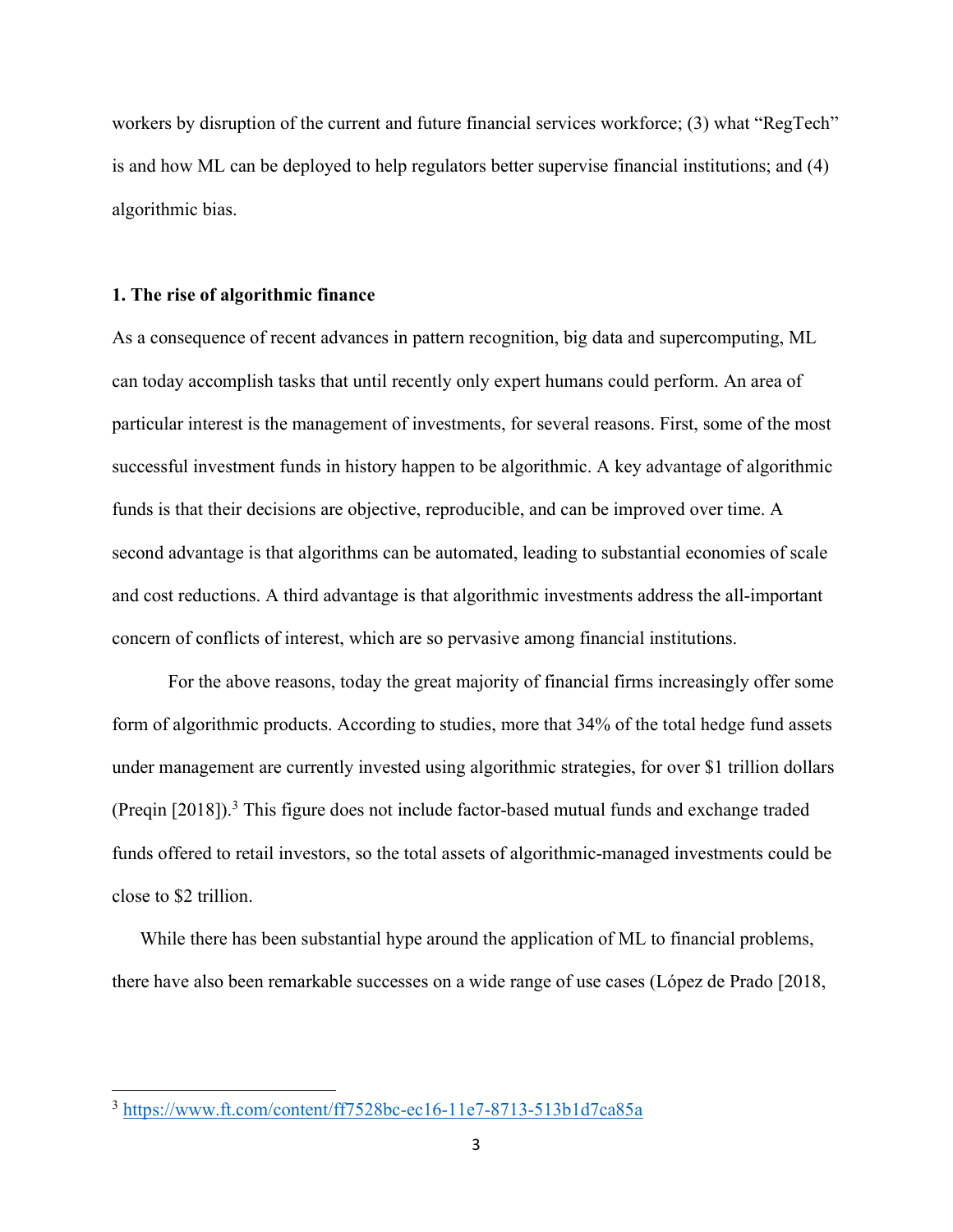2019a]).<sup>4</sup> Examples of ML automation that have replaced humans, or have the potential to replace humans in the short terms, include the following:

- Order execution: algorithms are responsible for the lion share of transactions in electronic markets. Since the enactment of Reg NMS in 2005, these algorithms have fully automated the jobs of tens of thousands of execution traders worldwide. Market makers and position takers have adopted this technology, not only because of its speed and scalability, but also because of its ability to process in real time large amounts of microstructural information, leading to better outcomes (Easley et al. [2013]).
- Pricing, risk management, pattern recognition: ML algorithms are particularly powerful at modeling complex non-linear interactions between variables. Knowledge graphs uncover hidden connections between securities that are not obvious to human experts. Regime switch algorithms detect changes in patterns, which require the recalibration of models. Banks are using ML algorithms to price their structured products, and manage their risks, with material improvement over traditional valuation methods (Buehler et al. [2019]).
- Portfolio construction, bet sizing, asset allocation: ML algorithms have also proven their ability to build better investment portfolios compared to classical quantitative methods (López de Prado [2019b]), and avoid behavioral biases in bet sizing (López de Prado [2018]). Eventually, we can expect that ML algorithms will be involved in the allocation of tens of trillions of dollars, replacing human discretion and the more traditional econometric methods (López de Prado [2019c]).

<sup>4</sup> https://ssrn.com/abstract=3365271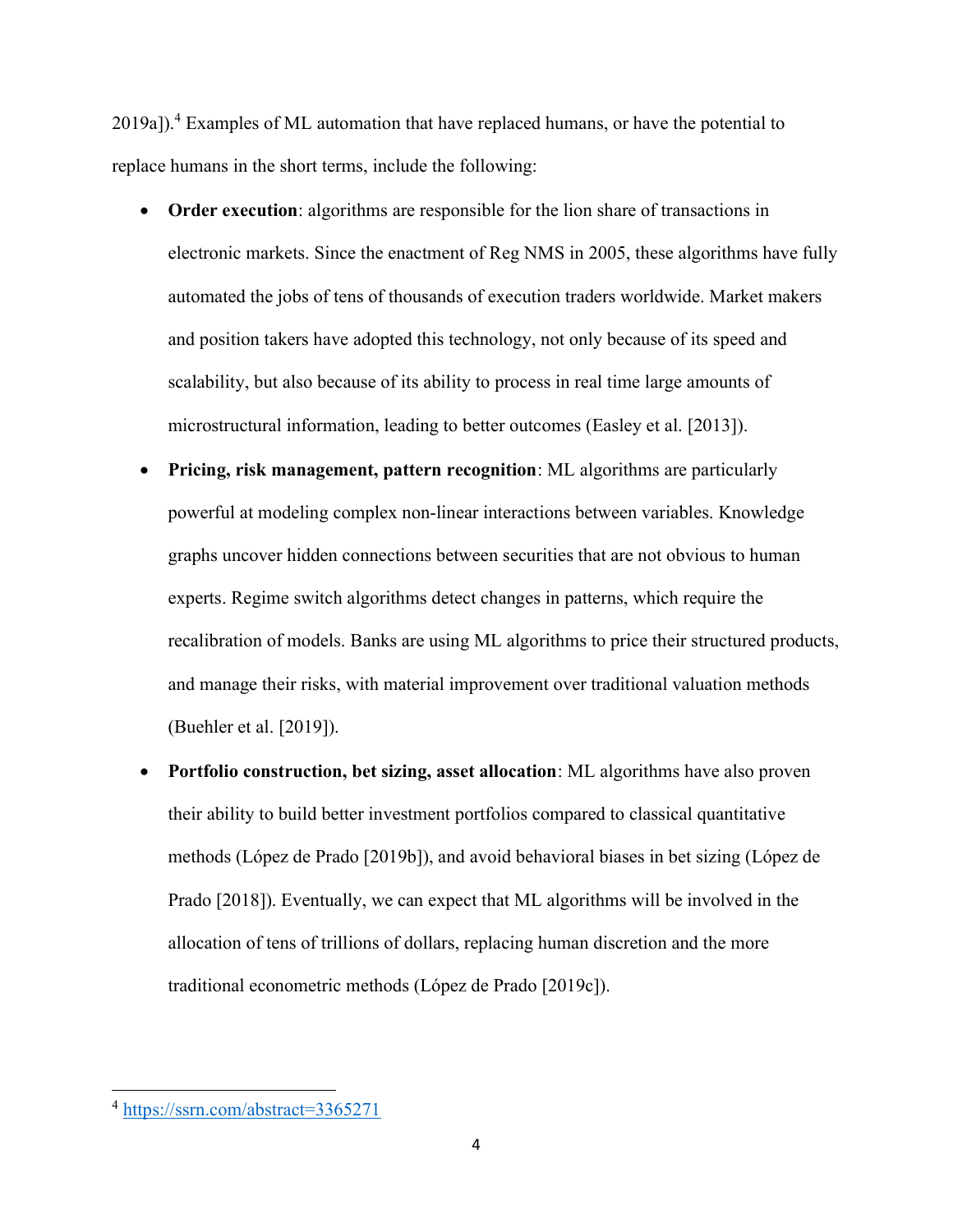In other areas, ML is presently best used to enhance and support the role of human experts:

- Credit ratings, scoring, fraud detection: ratings agencies routinely use ML algorithms to monitor the credit worthiness of debt issuers, and recommend revisions when they detect material changes in companies' ability to meet their obligations.<sup>5</sup> Credit card companies, insurance companies and banks use ML algorithms to flag transactions that are potentially fraudulent.<sup>6</sup>
- Sentiment extraction, recommender systems: algorithms classify tens of thousands of news articles a day, and help determine whether particular stocks are the subject of positive or negative narratives. Recommender systems suggest stocks that could benefit from specific narratives spreading through the media (Sohangir et al. [2018]).

## 2. Algorithms and jobs: challenges and opportunities

Financial firms employ tens of thousands of analysts to model financial datasets. This silo approach made sense in the past, because financial data was largely proprietary and datasets were small. Today, data vendors offer a wide range of datasets that were not available a couple of years ago. As a result, some technology firms have begun to distribute this data and crowdsource the jobs of data analysts through tournaments.

 In a tournament, an organizer proposes an investment challenge (e.g., the forecasting of stock prices) and distributes the data needed to solve this challenge to a crowd of data scientists. Because tournament organizers use their knowledge of financial markets to narrowly define the investment problem, tournament participants can work on this problem, even if they lack

<sup>5</sup> https://bit.ly/33yWPnC

<sup>6</sup> https://www.fico.com/blogs/5-keys-using-ai-and-machine-learning-fraud-detection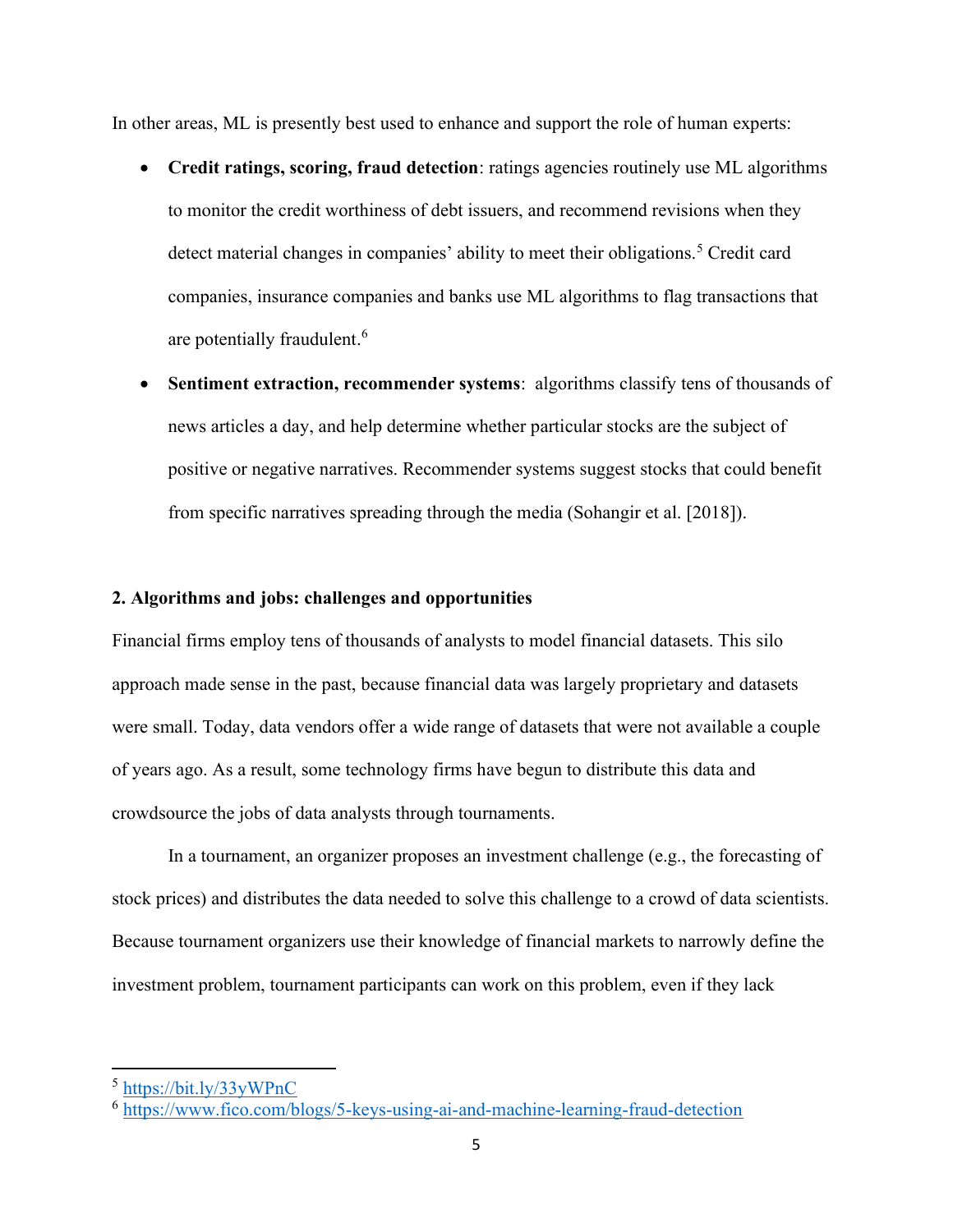financial knowledge and they are not employees of financial companies (López de Prado and Fabozzi [2019]).

The tournament approach has the potential to disrupt some of the highest paying jobs in finance. For example, asset managers could crowdsource their entire research function, by organizing tournaments where millions of data scientists from outside the financial sector participate. Insurance companies could crowdsource their actuarial models.

Financial ML creates a number of challenges for the 6.14 million people employed in the finance and insurance industry, many of whom will lose their jobs, not necessarily because they are replaced by machines, but because they are not trained to work alongside algorithms.<sup>7</sup> The retraining of these workers is an urgent and difficult task. But not everything is bad news. Minorities are currently underrepresented in finance.<sup>8</sup> As technical skills become more important than personal connections or privileged upbringing, the wage gap between genders, ethnicities and other classifications should narrow. The key is to ensure equal access to technical education. In finance, too, math could be "the great equalizer."

 Retraining our existing workforce is of paramount importance, however it is not enough. We must make sure that America retains the talent it develops. The founders of the next Google, Amazon or Apple are this very morning attending an engineering or math course at one of our Universities. Unlike in the past, odds are that these future entrepreneurs are in our country on a student visa, and that they will have a very hard time remaining in the United States after their

<sup>7</sup> https://datausa.io/profile/naics/finance-insurance

<sup>&</sup>lt;sup>8</sup> According to the Board Center for Financial Planning, less than 3.5% of all the 80,000 Certified Financial Planners (CFPs) in the United States are black or latino. The situation is likely worse in asset management firms. https://prn.to/2PcBaNc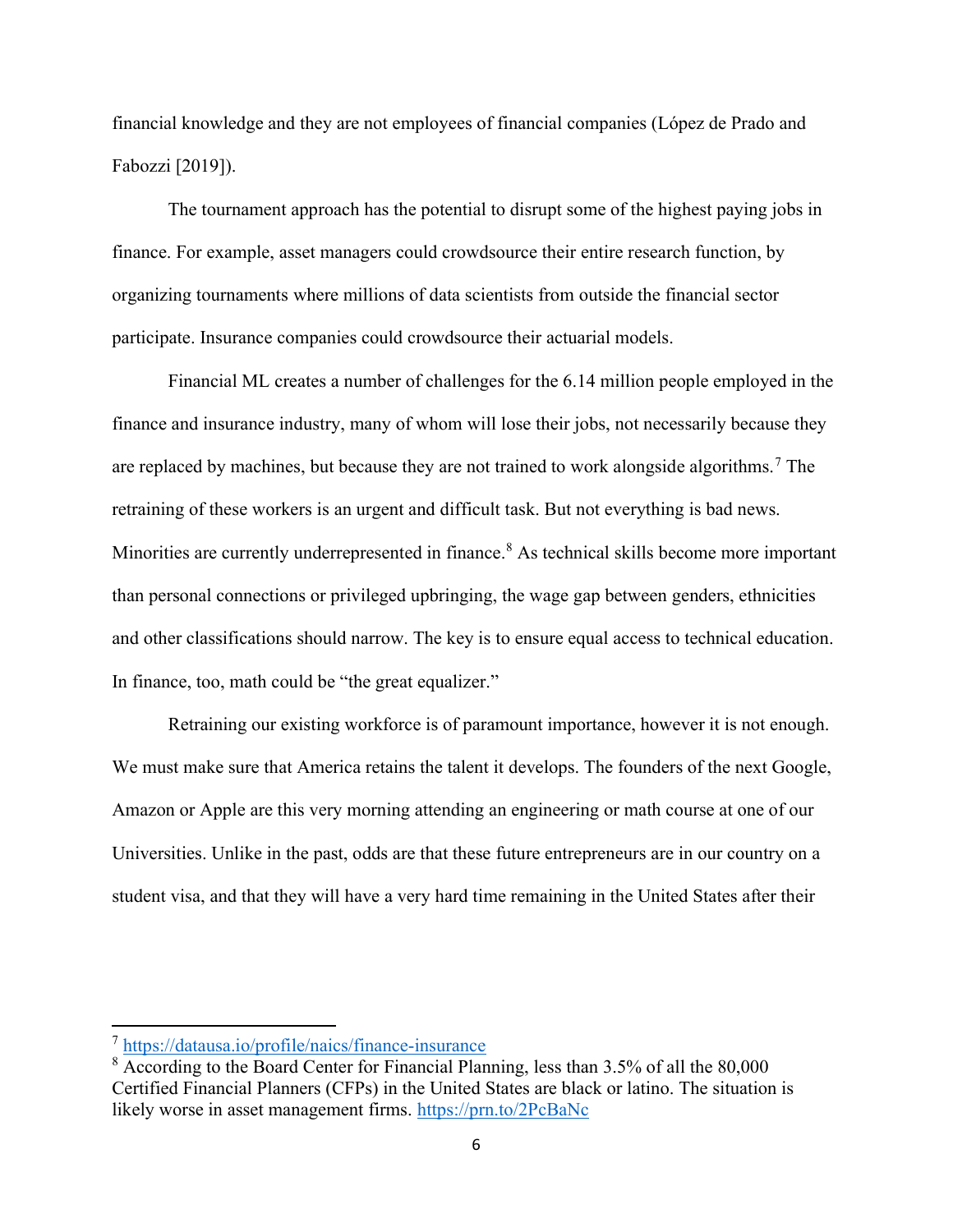graduation. Unless we help them stay, they will return to their countries of origin with their fellow students, to compete against us in the near future, hindering our competitive advantage.<sup>9</sup>

## 3. RegTech

The term RegTech refers to the collection of technologies in general, and ML technologies in particular, that assist and support the functions specifically assigned to regulatory agencies, such as financial oversight, preservation of market integrity and prosecution of market manipulators. The applications of ML in this space are very diverse. In this testimony I will focus on two examples that I believe are implementable in the short term.

#### 3.1. Crowdsourcing the detection of market manipulators

One of the most challenging tasks faced by regulators is to spot the actions of market manipulators among oceans of data. This is, quite literally, like searching for a needle in a haystack. A practical approach is for regulators to enroll the help of the data science community, following the example of Kaggle competitions, or the Netflix prize.

Between 2006 and 2009, Netflix held a tournament to improve their movie recommender algorithms. Data scientists received a training set containing information regarding over 100 million ratings contributed by almost half a million users. The data was anonymized, to protect the privacy of Netflix customers. The winning team improved Netflix's forecasting power by about 10%, and received a prize of \$1 million.<sup>10</sup>

Following this example, regulators could anonymize transaction data, and offer it to the worldwide community of data scientists, who would be rewarded with a portion of the fines

<sup>9</sup> https://www.svcip.com/

<sup>&</sup>lt;sup>10</sup> https://www.netflixprize.com/assets/rules.pdf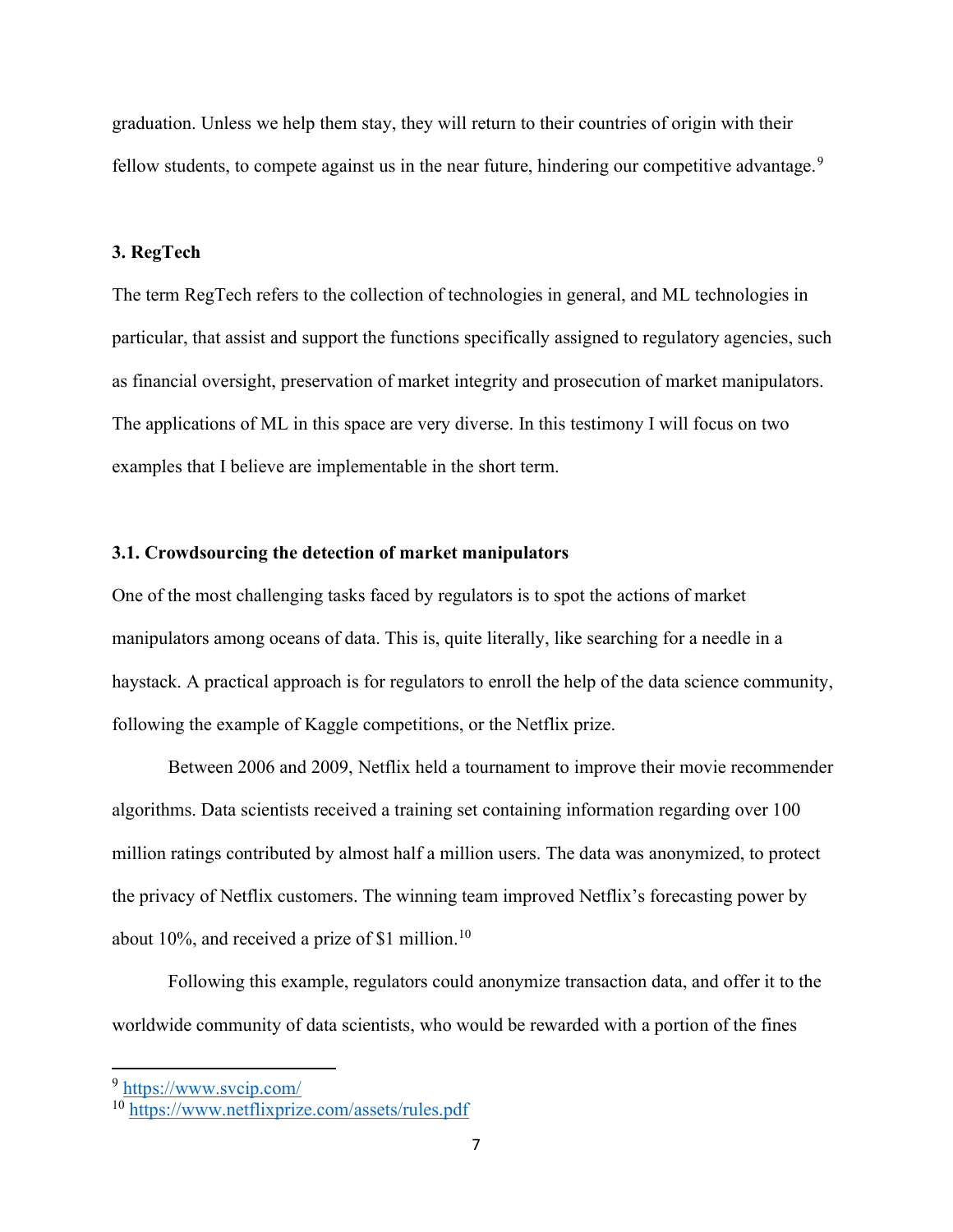levied by regulators against wrongdoers. The next time that financial markets experience a "flash crash," the tournament approach could lead to a faster identification of potential market manipulators. $11$ 

## 3.2. Detection of false investment products

A pervasive mistake in financial research is to take some data, and simulate the historical performance of alternative variations of an investment algorithm, until a false positive result comes out. This methodological error is known as "backtest overfitting," and it is so notorious among statisticians that we consider it scientific fraud (Bailey et al. [2014]). Academic financial journals are filled with such pseudo-discoveries. Financial firms offer online tools to overfit backtests, and even large hedge funds constantly fall into this trap, leading to investor losses.<sup>12</sup>

Years ago, financial firms realized that peer-reviewed journal articles were an extremely effective marketing tool, and a way to circumvent SEC rules against false advertising (Fabozzi and López de Prado [2018]). This has led financial firms to launch investment products based on overfit backtests, with great commercial success followed by disappointing performance.

Although there are no laws specifically prohibiting funds based on overfit backtests (yet), investors may have a legal case against this widespread investment malpractice that professional associations of mathematicians have deemed unethical. Such offenders are abusing the public trust earned by *bona fide* scientists. As legal analysts and regulators learn more about these unethical or negligent practices, laws and regulations should be passed to finally curtail some of these abuses.

<sup>11</sup> https://www.bloomberg.com/news/articles/2015-04-22/mystery-trader-armed-with-algorithmsrewrites-flash-crash-story

 $\frac{12}{2}$  An intuitive explanation of backtest overfitting can be found in this video: https://youtu.be/4oBMvlQ\_sxs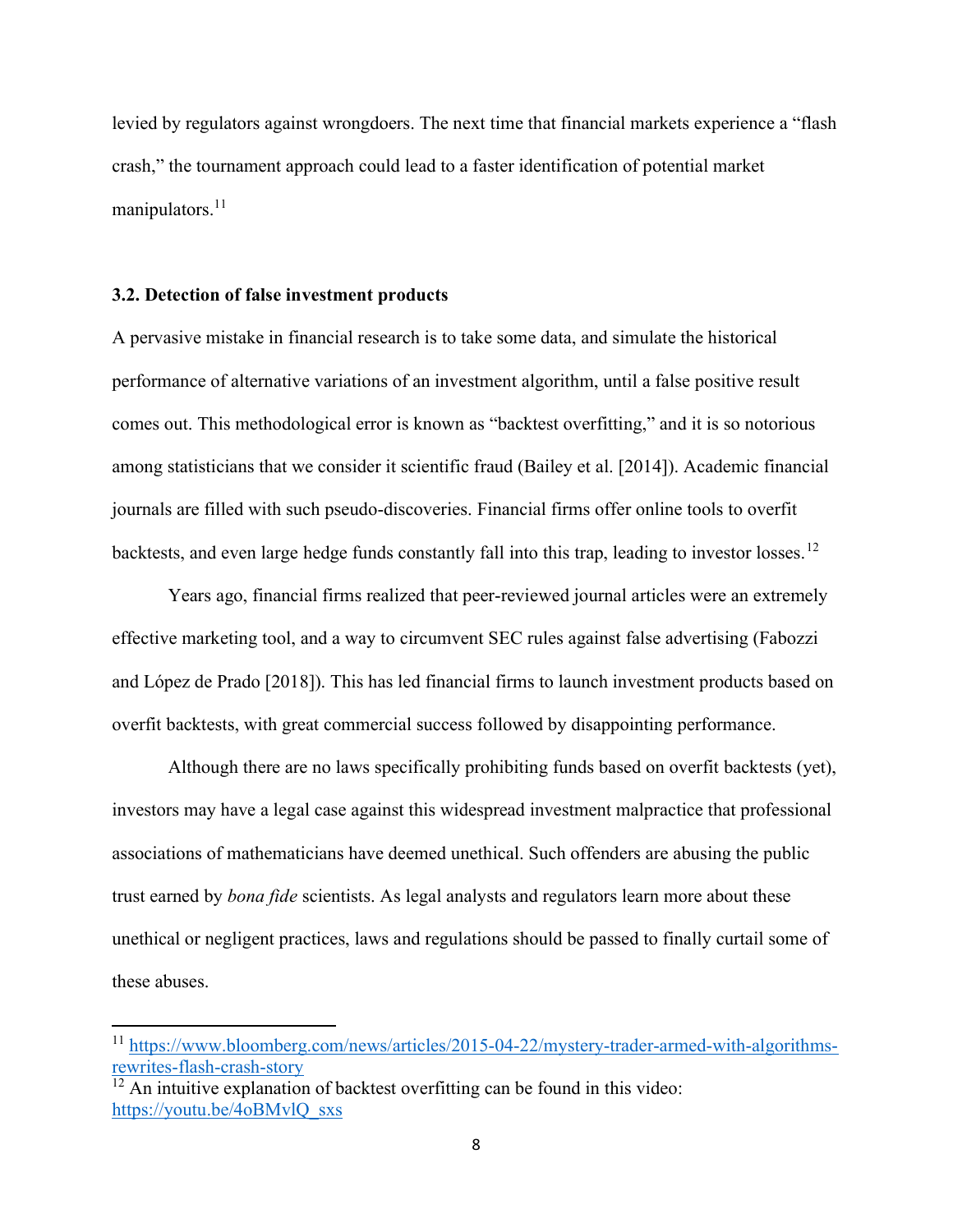One solution is to require financial firms to record all backtests carried out in the development of a product. With this information, auditors and regulators can apply ML techniques to compute the probability that the strategy is overfit, and this probability could be reported in the funds' promotional material (Fabozzi and López de Prado [2018], López de Prado [2019d]). In other experimental fields, like in medical research, logging all trials is standard operating practice.

A second solution is to require that financial firms disclose in their promotional materials whether their product is based on flawed academic publications, that is, peer-reviewed papers where the authors failed to disclose the full extent of the experiments conducted. This makes sense, because backtest overfitting constitutes scientific malpractice, and funds should be held responsible when this malpractice costs investors their savings.

A third solution is to require financial firms to conduct their research following the protocol of ML tournaments. In ML tournaments, researchers only have access to a portion of the data. Because part of the data is remains hidden, researchers cannot overfit their backtests. Tournaments offer a viable alternative to the traditional backtesting paradigm (López de Prado and Fabozzi [2019]).

#### 4. Algorithms and bias

Financial professionals are confronted with conflicts of interest every day: in granting a loan, classifying a company, recruiting talent, predicting earnings, forecasting inflation, etc. When these individuals are asked to make judgment calls, there is a risk that they fail to comply with their fiduciary duties, or that they impose their biases on others.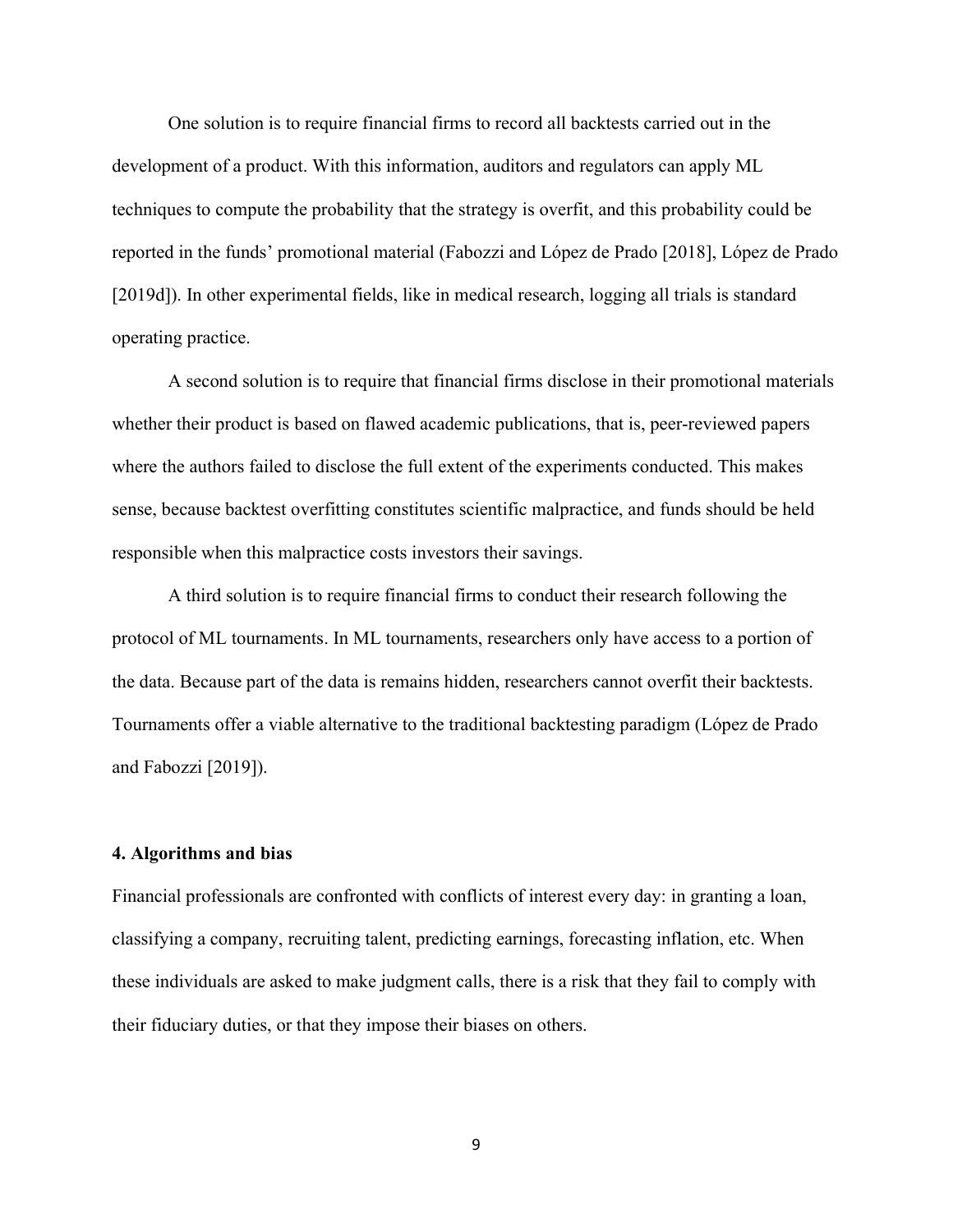In some situations, investors may be better served when a machine makes the calls, based on facts learned from hard data. Furthermore, machines will comply with the law, always, when programmed to do so.

This does not mean that algorithms will make flawless decisions. When trained incorrectly, ML algorithms can incorporate human biases. The good news is, we have a better chance at detecting the presence of biases in algorithms, and measure that bias with greater accuracy than on humans, because we can subject algorithms to a batch of blind randomized controlled experiments. It is easier to monitor and improve an algorithmic decision process than one relying entirely on humans. Algorithms can assist human decision-makers by providing a baseline recommendation that humans can override, thus exposing potential biases in humans.

As algorithmic investing becomes more prevalent, Congress and regulators can play a fundamental role in helping reap the benefits of financial AI, while mitigating its risks.

Thank you for the opportunity to contribute to this hearing. I look forward to answering your questions.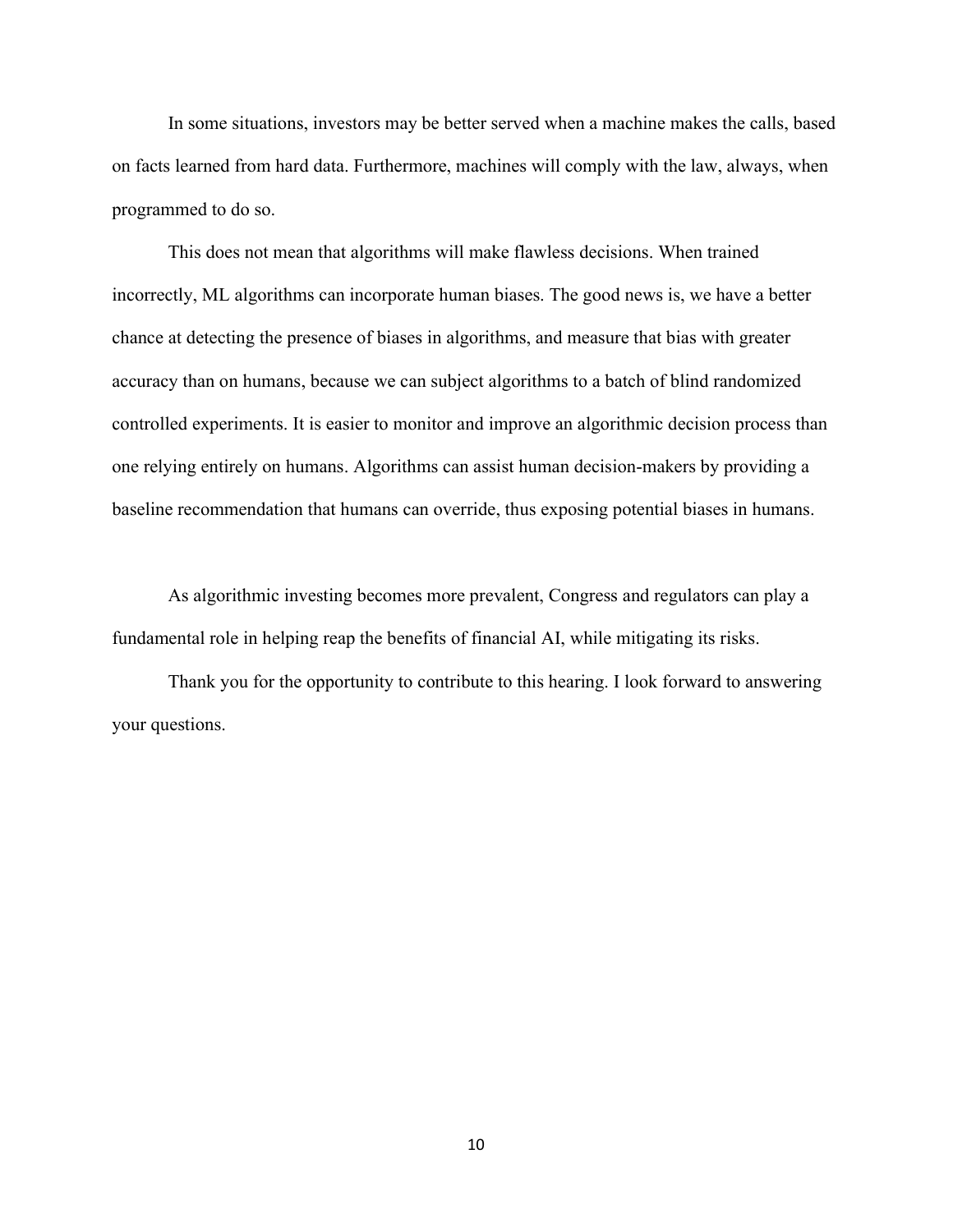## References

- Bailey, David; Jonathan Borwein; Marcos López de Prado; Jim Zhu (2014): "Pseudo-Mathematics and Financial Charlatanism: The Effects of Backtest Overfitting on Out-Of-Sample Performance." Notices of the American Mathematical Society, Vol. 61, No. 5, pp. 458-471. Available at http://ssrn.com/abstract=2308659
- Buehler, Hans; Lukas Gonon; Josef Teichmann; Ben Wood; Baranidharan Mohan; Jonathan Kochems (2019): "Deep Hedging: Hedging Derivatives Under Generic Market Frictions Using Reinforcement Learning." Working paper. Available at https://ssrn.com/abstract=3355706
- Fabozzi, Frank; Marcos López de Prado (2018): "Being Honest in Backtest Reporting: A Template for Disclosing Multiple Tests." Journal of Portfolio Management, Vol. 45, No. 1, pp. 141-147. Available at http://jpm.iijournals.com/content/45/1/141
- Easley, David; Marcos López de Prado; Maureen O'Hara (2013): High Frequency Trading: New Realities for Traders, Markets and Regulators. Risk Books.
- Harvey, C., Y. Liu and C. Zhu (2016): "…and the Cross-Section of Expected Returns." Review of Financial Studies, Vol. 29, No. 1, pp. 5-68.
- López de Prado, Marcos (2018): Advances in Financial Machine Learning. Wiley. Available at https://www.amazon.com/dp/1119482089
- López de Prado, Marcos (2019a): "Ten Applications of Financial Machine Learning." Working paper. Available at https://ssrn.com/abstract=3365271
- López de Prado, Marcos (2019b): "A Robust Estimator of the Efficient Frontier." Working paper. Available at https://ssrn.com/abstract=3469961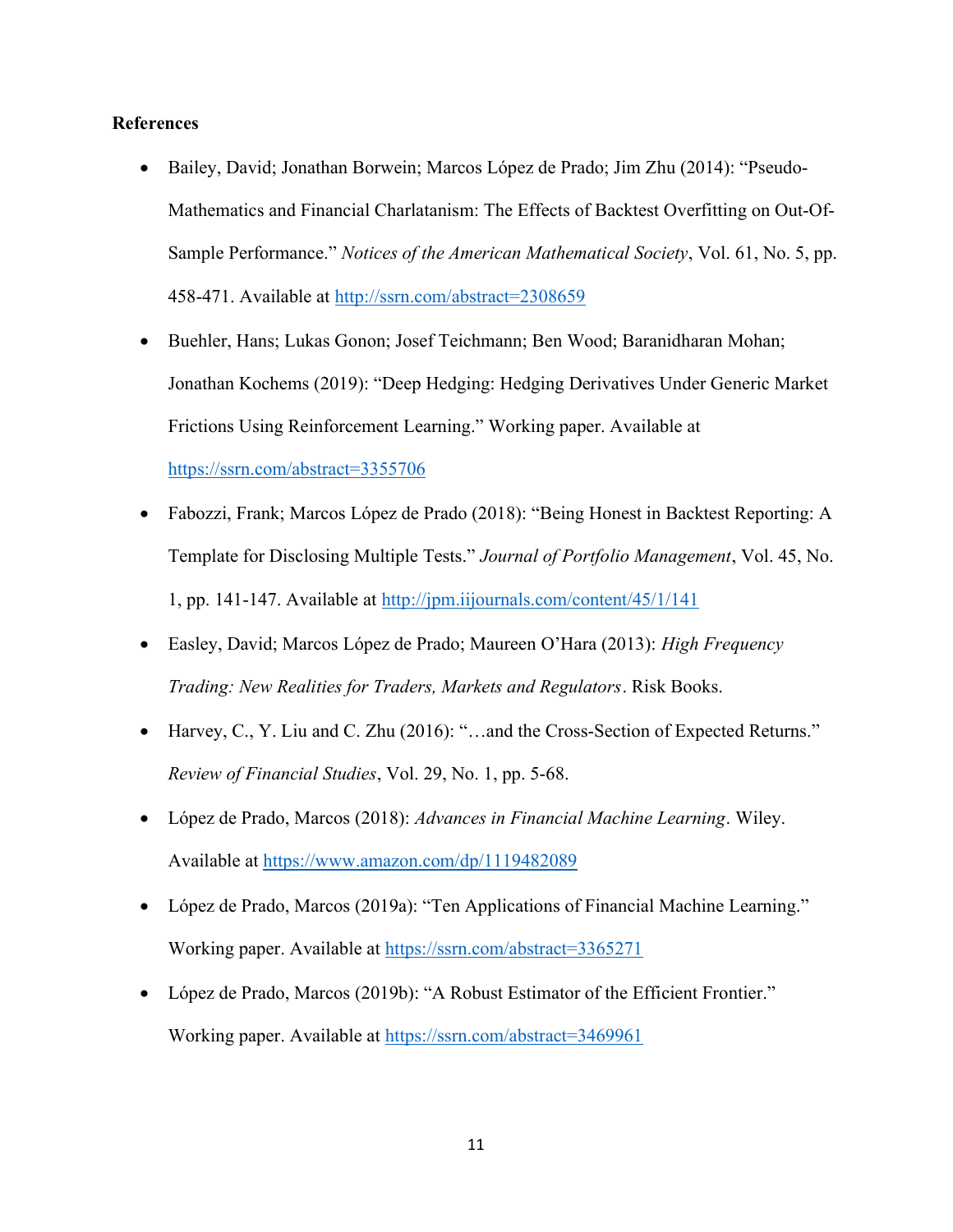- López de Prado, Marcos (2019c): "Beyond Econometrics: A Roadmap Towards Financial Machine Learning." Working paper. Available at https://ssrn.com/abstract=3365282
- López de Prado, Marcos (2019d): "A Data Science Solution to the Multiple-Testing Crisis in Financial Research." Journal of Financial Data Science, Vol. 1, No. 1, pp. 99- 110. Available at https://jfds.pm-research.com/content/1/1/99
- López de Prado, Marcos; Frank Fabozzi (2019): "Crowdsourced Investment Research through Tournaments." Journal of Financial Data Science, Vol. 1, No. 4, pp. 1-8. 2019. Available at https://jfds.pm-research.com/content/early/2019/11/15/jfds.2019.1.016
- Preqin (2018): "2017 Preqin Global Hedge Fund Report." Available at https://www.preqin.com/item/2017-preqin-global-hedge-fund-report/2/16505
- Sohangir, Sahar; Dingding Wang; Anna Pomeranets; Taghi Khoshgoftaar (2018): "Big Data: Deep Learning for financial sentiment analysis." Journal of Big Data, Vol. 5. Available at https://journalofbigdata.springeropen.com/articles/10.1186/s40537-017- 0111-6